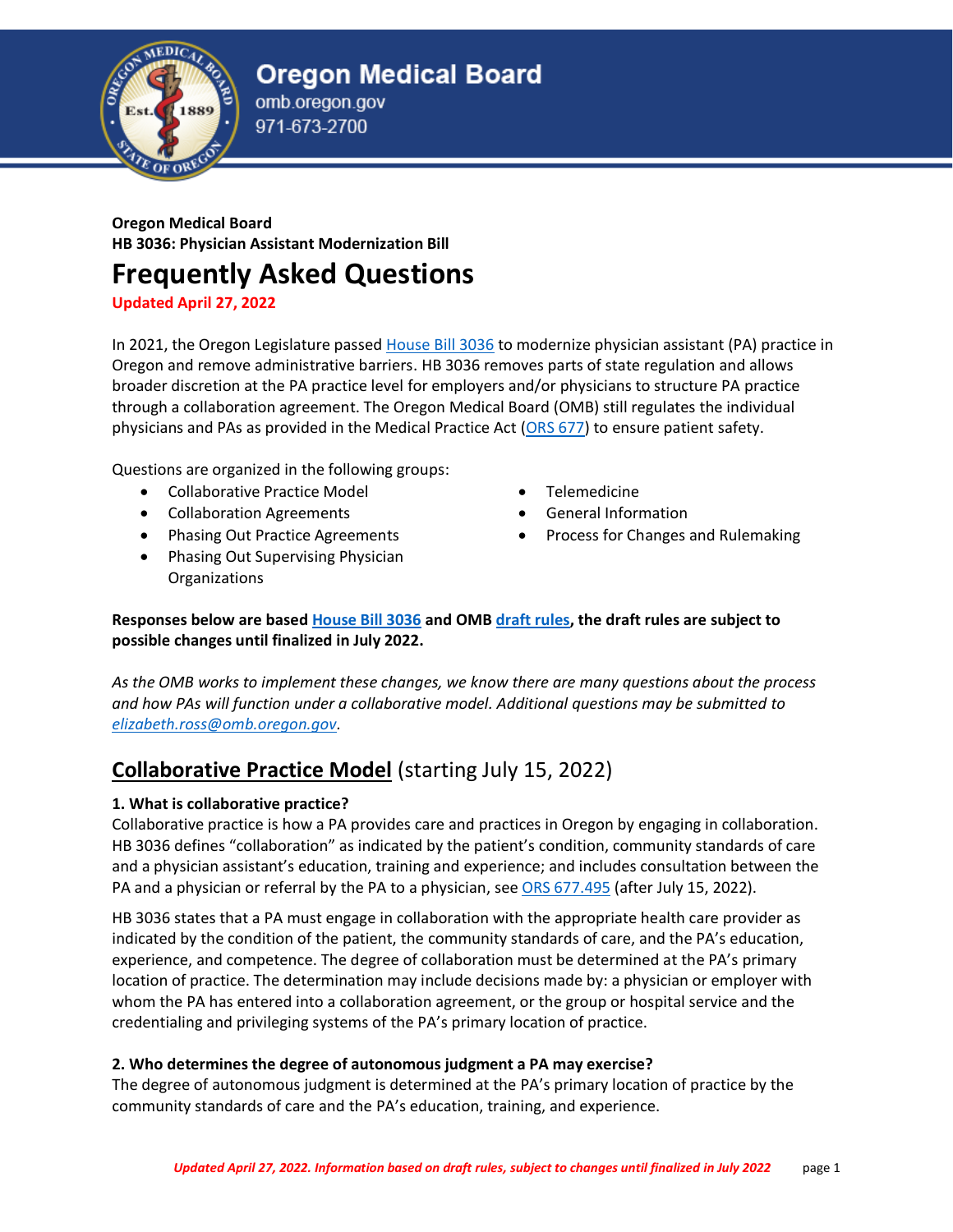

#### **3. What are community standards of care?**

The degree of care, skill, and diligence that is used by ordinarily careful licensees in the same or similar circumstances in the licensee's community or a similar community.

### **4. How is the PA's scope of practice determined?**

Under the proposed rule, a PA's scope of practice is based on the PA's education, training, and experience.

#### **5. What if a PA changes their specialty or emphasis of practice?**

The proposed rules place the responsibility on the PA for obtaining applicable education, training, or experience required to meet the community standards of care prior to providing care. The Board will hold PAs accountable for fulfilling this responsibility.

## **Collaboration Agreements** (starting July 15, 2022)

#### **6. What is a collaboration agreement?**

A collaboration agreement is a written agreement that describes the manner in which the PA collaborates with physicians. The agreement does not assign supervisory responsibility to, or represent acceptance of legal responsibility by, a physician for the care provided by the PA. The agreement must be signed by the PA and a physician or PA's employer. A PA may not provide care unless the PA enters into a collaboration agreement, but a PA may practice under an existing practice agreement or description through 2023.

### **7. When do collaboration agreements start?**

A PA may first enter a collaboration agreement starting July 15, 2022. However, the law does not require a collaboration agreement until the end of 2023. A PA may practice under an existing practice agreement or practice description during the transition period.

#### **8. Who can enter a collaboration agreement with a PA?**

A PA's collaboration agreement must be signed by a MD/DO/DPM physician or employer, see FAQ #9 for definition of employer.

#### **9. Are there requirements for an employer to enter a collaboration agreement?**

HB 3036 defines "employer" as an entity that is organized to deliver health care services in this state in accordance with [ORS 58.375 or 58.376](https://www.oregonlegislature.gov/bills_laws/ors/ors058.html) and that employs a physician or podiatric physician; a group medical practice that is part of a health system; or a physician or podiatric physician who employs a physician assistant.

#### **10. Does the physician or employer entering the collaboration agreement need to be approved by the OMB?**

No. The OMB will not approve physicians or employers to enter collaboration agreements. HB 3036 defines "physician" and "employer" for the purpose of entering a collaboration agreement.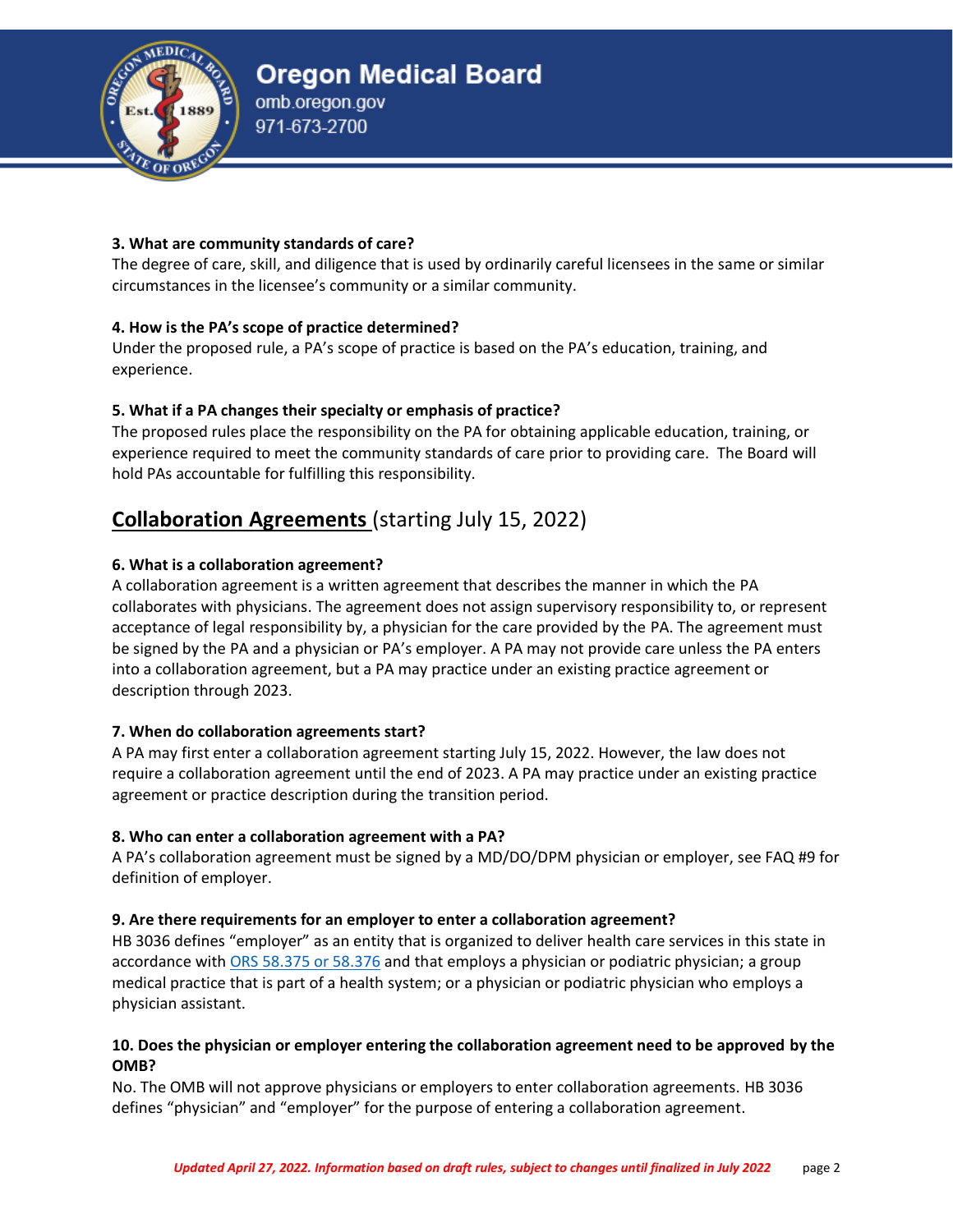### **11. Is there a required form for collaboration agreements?**

No specific form is required. You may develop your own collaboration agreement based on the requirements in statute and rule. The OMB drafted a [sample template](https://www.oregon.gov/omb/Topics-of-Interest/Documents/Sample%20CA%20Template.pdf) that may be used.

## **12. What must the collaboration agreement include?**

A collaboration agreement must include:

- The PA's name, license number, and primary location of practice;
- The name of the physician or employer with whom the PA is entering the collaboration agreement;
- A general description of the PA's process for collaboration with physicians and if applicable, include any differences in the process for collaboration based on practice location;
- The performance assessment and review process; and
- If the PA has fewer than 2,000 hours of post-graduate clinical experience, a Specified Collaboration Plan. See FAQ #13 for Plan details.

## **13. What is a Specified Collaboration Plan for New PAs?**

New PAs with less than 2,000 hours of post-graduate clinical experience (equivalent to one year of full time experience) must have a Specified Collaboration Plan in their collaboration agreement. The plan ensures the PA has access to consistent and quality collaboration with a specified physician on a regular basis during their first year of post-graduate clinical practice.

- **Who determines if a Specified Collaboration Plan is required in a collaboration agreement?** The PA must provide evidence of at least 2,000 hours of post-graduate clinical experience to the physician or employer with whom the PA is entering the collaboration agreement. The physician or employer entering the collaboration agreement is responsible for determining the PA does not require a plan.
- **How are 2,000 hours of post-graduate clinical experience counted?** "Post-graduate clinical experience" means the professional practice as a PA applying principles and methods to provide assessment, diagnosis, and treatment of patients.
- **Are there requirements for how collaboration takes place under a plan?** Collaboration with a specified physician may occur in person and through synchronous and asynchronous technology.
- **Are there specific requirements for the plan?** The physician or employer has broad discretion to create a plan tailored to the new PA. There are no minimum requirements for supervision or chart review. The plan is meant to provide new PAs initial support through consistent and quality collaboration with a specified physician on a regular basis.
- **Who tracks when a PA reaches 2,000 hours and no longer needs a plan?** The PA and physician or employer decide who tracks the PA's 2,000 hours of post-graduate clinical experience to determine when the plan is no longer required.
- **Does a collaboration agreement have to be amended when a Specified Collaboration Plan is no longer required?**

A collaboration agreement must be amended in writing to remove or modify the Specified Collaboration Plan. The plan's requirements are not automatically removed when the PA reaches 2,000 hours of post-graduate clinical experience. The physician and PA will need to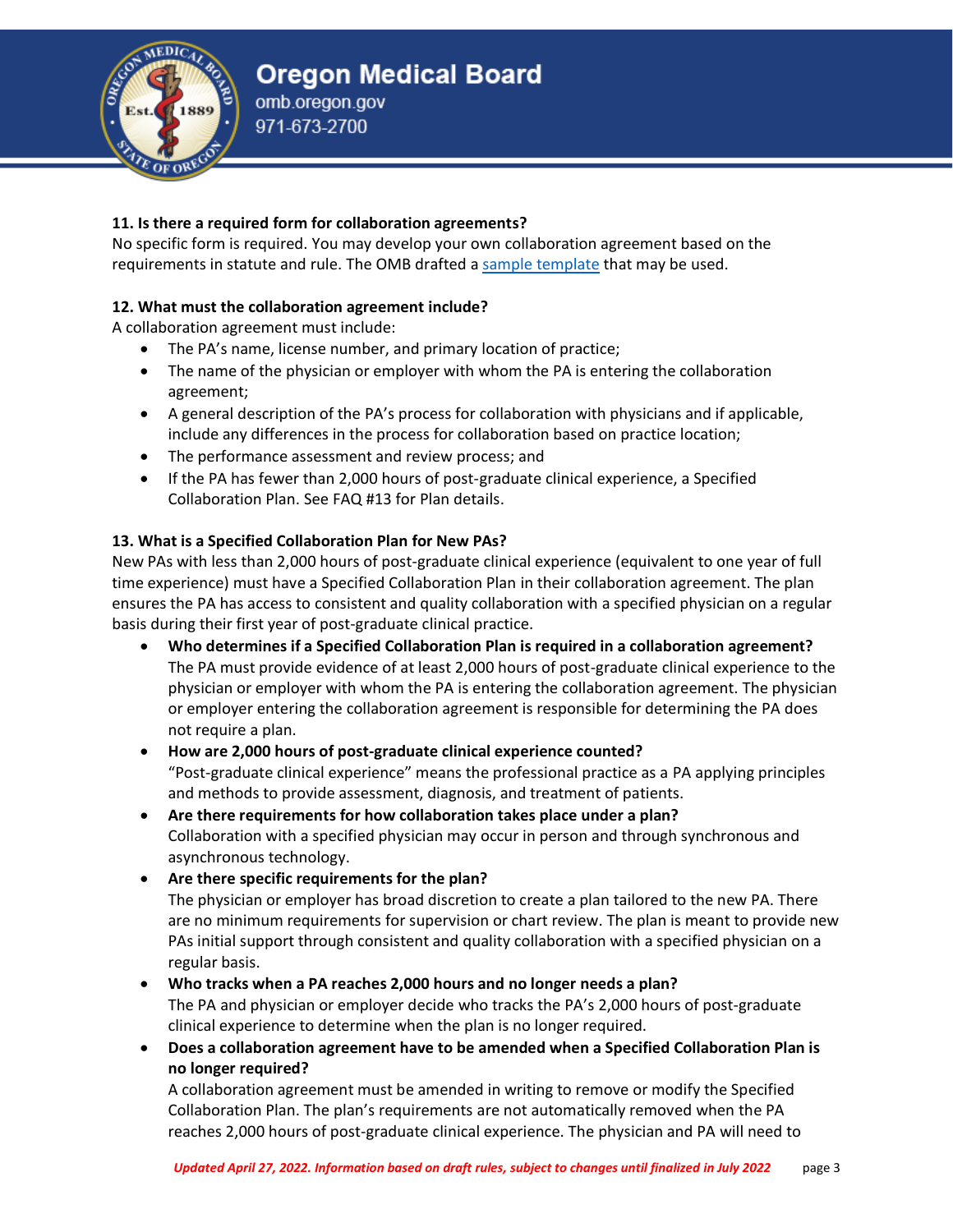

maintain the requirements of the plan until the collaboration agreement is amended in writing to remove or modify the plan.

• **May a Specified Collaboration Plan extend beyond 2,000 clinical practice hours?** Yes, the physician, employer, or PA may require that the Specified Collaboration Plan continue beyond the initial 2,000 hours of post-graduate clinical experience for any reason. In keeping with the legislative changes, the physician, employer, or PA has broad discretion to determine the bounds of the PA's practice under the collaborative model. This is, in part, why the collaboration agreement must be amended in writing if the Specified Collaboration Plan is no longer required after the 2,000 post-graduate clinical hours have been achieved.

#### **14. Can a collaboration agreement include other requirements not listed in statute and rule?**

Yes. A collaboration agreement may include additional requirements specific to the PA's practice as required by the physician or employer entering the collaboration agreement, including additional levels of oversight, limitations on autonomous judgment, and designating a primary contact for collaboration.

#### **15. Is chart review required to be included in a collaboration agreement?**

No. Chart review and supervision are not required in a collaboration agreement. These items *may* be included at the discretion of the physician or employer entering the collaboration agreement.

#### **16. Does the collaboration agreement need to be filed with the OMB?**

No. The PA, physician, or employer do not need to notify the OMB upon entering a collaboration agreement. Collaboration agreements will not be filed with the OMB and the OMB will not maintain or track agreements. Collaboration agreements must be kept on file at the PA's primary location of practice and made available to the Oregon Medical Board upon request.

#### **17. Who receives copies of the collaboration agreement?**

The physician or employer with whom the PA enters a collaboration agreement must provide a copy of the collaboration agreement and any amendments to the PA.

#### **18. Once a collaboration agreement is entered, how is an existing practice agreement or practice description terminated?**

Starting July 15, 2022, once a collaboration agreement is entered, the prior supervising physician must notify the OMB when a practice agreement or practice description has been terminated. The supervising physician logs onto the [Applicant/Licensee Services \(ALS\)](https://omb.oregon.gov/Clients/ORMB/Private/OnlineServices/Login.aspx) and selects the option to modify or terminate a practice agreement. When the supervising physician submits the termination request, an automatic email goes to the PA asking them to log into their ALS account and also submit termination of the practice agreement.

#### **19. When should a collaboration agreement be reviewed?**

As part of the PA's performance assessment, a collaboration agreement must be reviewed and updated, if needed.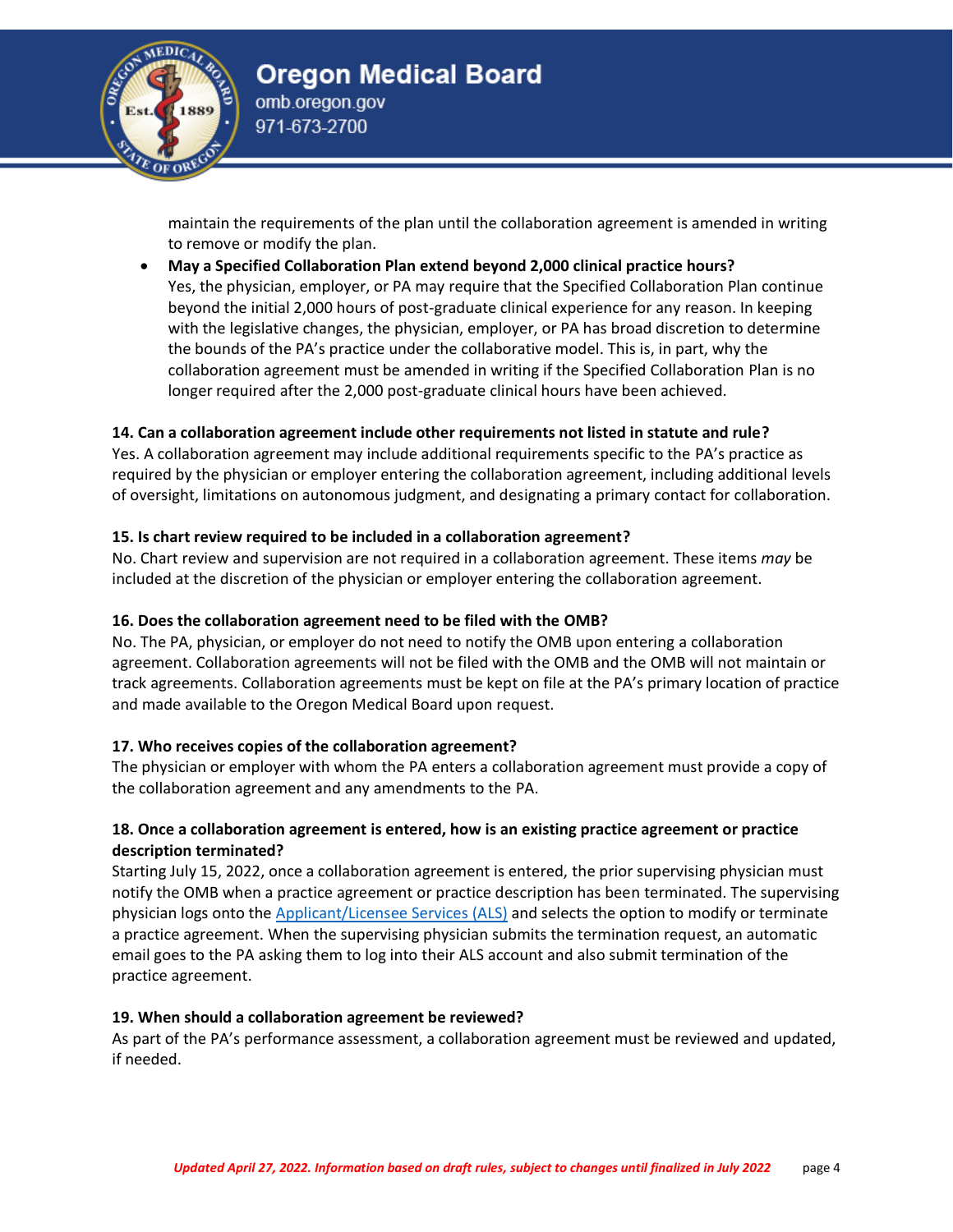

#### **20. How are collaboration agreements updated?**

A collaboration agreement must be replaced or amended in writing to add, remove, or change requirements. The physician or employer with whom the PA enters a collaboration agreement must provide a copy of any amendments to the PA.

## **21. How will collaboration agreements work within a multiple physician practice?**

A PA may have one collaboration agreement to collaborate with multiple physicians within the same employer or practice. A PA may enter multiple collaboration agreements for each employer or practice.

## **22. Can a PA enter a collaboration agreement with a naturopathic physician?**

No. HB 3036 defines "physician" as a physician licensed under ORS 677.100 to 677.228 and "podiatric physician" as podiatric physician and surgeon licensed under ORS 677.805 to 677.840. For purposes of entering a collaboration agreement and other specific requirements, references to a "physician" in PA rules refer to MDs, DOs, or DPMs. This does not limit a PA from generally collaborating with other appropriate health care providers as indicated. See FAQ #8 for who may enter a collaboration agreement with a PA.

## **23. Can a PA enter a collaboration agreement with a PA with 10,000 hours of experience?**

No. A PA may not enter a collaboration agreement with another PA (see FAQ #8). This does not limit a PA from generally collaborating with other appropriate health care providers.

## **Phasing Out Practice Agreements**

### **24. Should I update my practice agreement based on the rules changes effective January 15, 2022?**

PAs may continue to practice under practice agreements, and supervising physicians may continue to update or amend practice agreements (e.g., on-site supervision, PA practicing within scope of supervising physician, etc.) through July 14, 2022.

### **25. Does the supervising physician still need to provide 8 hours of on-site supervision?**

No. The requirement for 8 hours of on-site supervision was removed on January 15, 2022.

## **26. Does the supervising physician still need to provide chart review?**

Yes. As provided in ORS 677. 495(5) and **OAR 847-050-0037(6)**, a supervising physician must provide regular and routine oversight and chart review, but no specific percent is required.

### **27. What is the timeline for phasing out practice agreements and practice descriptions?**

The law creates a transition period to allow a PA to practice under an existing practice agreement or practice description until the end of 2023. However, starting July 15, 2022, a PA may not enter a new practice agreement or make changes to an existing practice agreement or practice description. If changes are needed on or after July 15, 2022, the PA will need to transition to a collaboration agreement.

Starting July 15, 2022, once a collaboration agreement is entered, the prior supervising physician must notify the OMB when a practice agreement or practice description has been terminated. The supervising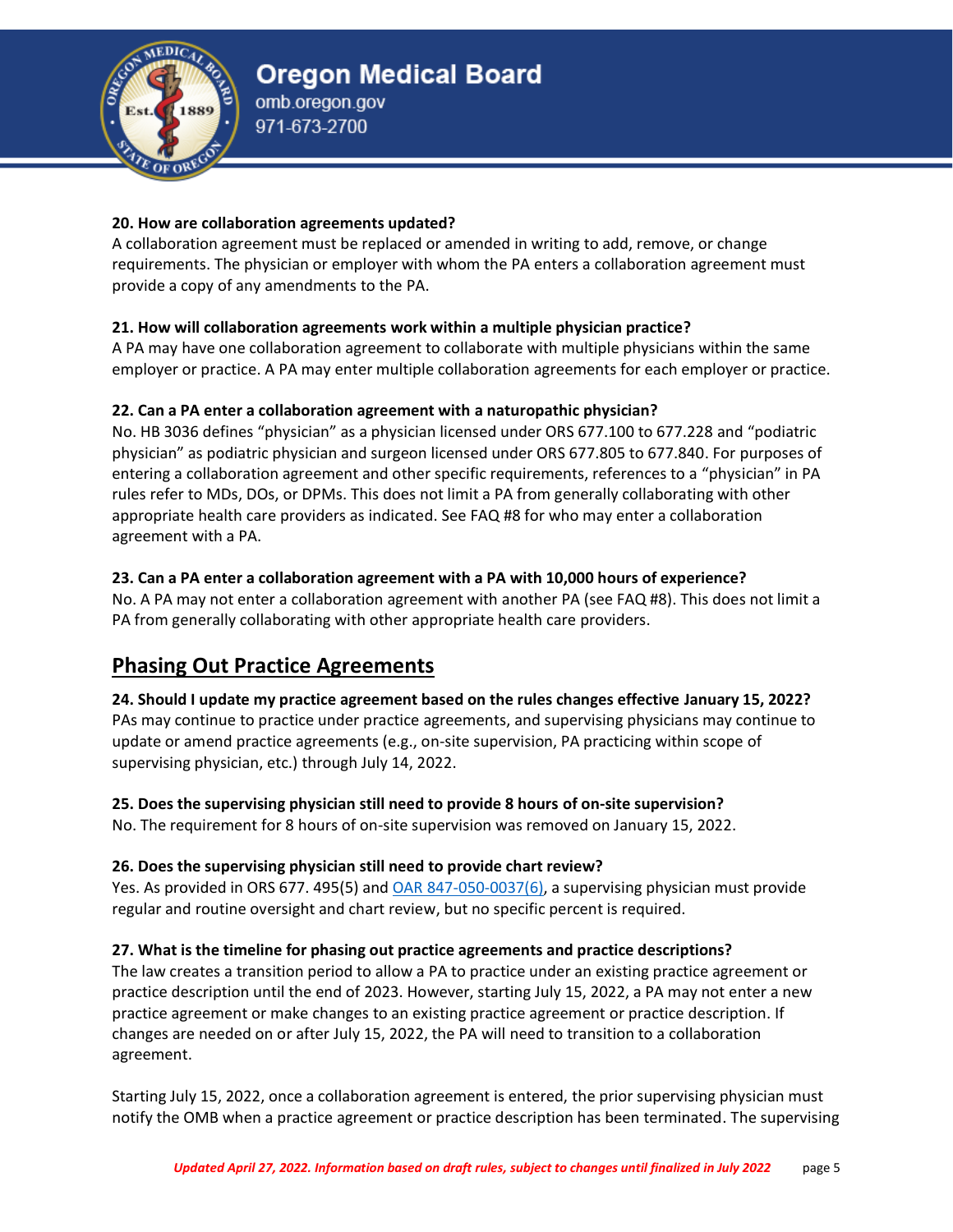

physician logs onto the [Applicant/Licensee Services \(ALS\)](https://omb.oregon.gov/Clients/ORMB/Private/OnlineServices/Login.aspx) and selects the option to modify or terminate a practice agreement. When the supervising physician submits the termination request, an automatic email goes to the PA asking them to log into their ALS account and also submit termination of the practice agreement.

The OMB will terminate all remaining practice agreements or practice descriptions on January 1, 2024. Any PA practicing on January 1, 2024, without a collaboration agreement in place will be practicing in violation of the Medical Practice Act.

### **28. What if a PA's current practice agreement contains dispensing authority? Does a PA need to register for dispensing authority now?**

On January 15, 2022, all PAs with dispensing authority in a practice agreement were automatically registered for dispensing authority until their next renewal. (For most PAs, this is through December 31, 2023.) During the next renewal, a PA will need to indicate if they wish to maintain dispensing registration. Also, see the [Dispensing Authority](https://www.oregon.gov/omb/Licensing/Documents/OMB%20Physician%20and%20PA%20Dispensing.pdf) information sheet. Starting January 15, 2022, a PA's dispensing authority is noted on a PA's [License Verification Details:](https://omb.oregon.gov/search)

Smith, John, PA

PA License: PA112244 Originally Issued: 04/18/2001 Basis: NCCPA (PANCE) Current Status: Active **Dispensing: Yes** Status Effective: 1/1/2022 Expires: 12/31/2023

### **29. I like my current practice agreement and structure; do I have to transition to a collaboration agreement?**

All PAs must transition to a collaboration agreement no later than December 31, 2023. However, a collaboration agreement may include identical requirements to the PA's current practice agreement (e.g., supervision, chart review, limits on scope of practice, etc.).

## **Phasing Out Supervising Physician Organizations (SPOs)**

### **30. When do SPOs go away?**

The law provides a transition period to allow PAs to practice under an existing practice agreement, including agreements within a SPO, until the end of 2023. SPOs are removed from statute on July 15, 2022 and new SPOs may not be created after that date. If changes are needed to a practice agreement on or after July 15, 2022, the PA must transition to a collaboration agreement. See FAQ #27 for the timeline for phasing out and FAQ #31 for models similar to SPOs that will be available moving forward.

### **31. Can a SPO exist within a collaborative practice model?**

Starting July 15, 2022, HB 3036 removes parts of state regulation and allows broader discretion at the PA practice level for employers or physicians to structure PA practice. Employers will need to determine the PA's practice within the confines of HB 3036. A SPO-like structure may still be able to work within a collaborative practice model. The collaboration agreement is an agreement for how the PA practices and the employer and/or physician entering the agreement may decide to put more than what is required by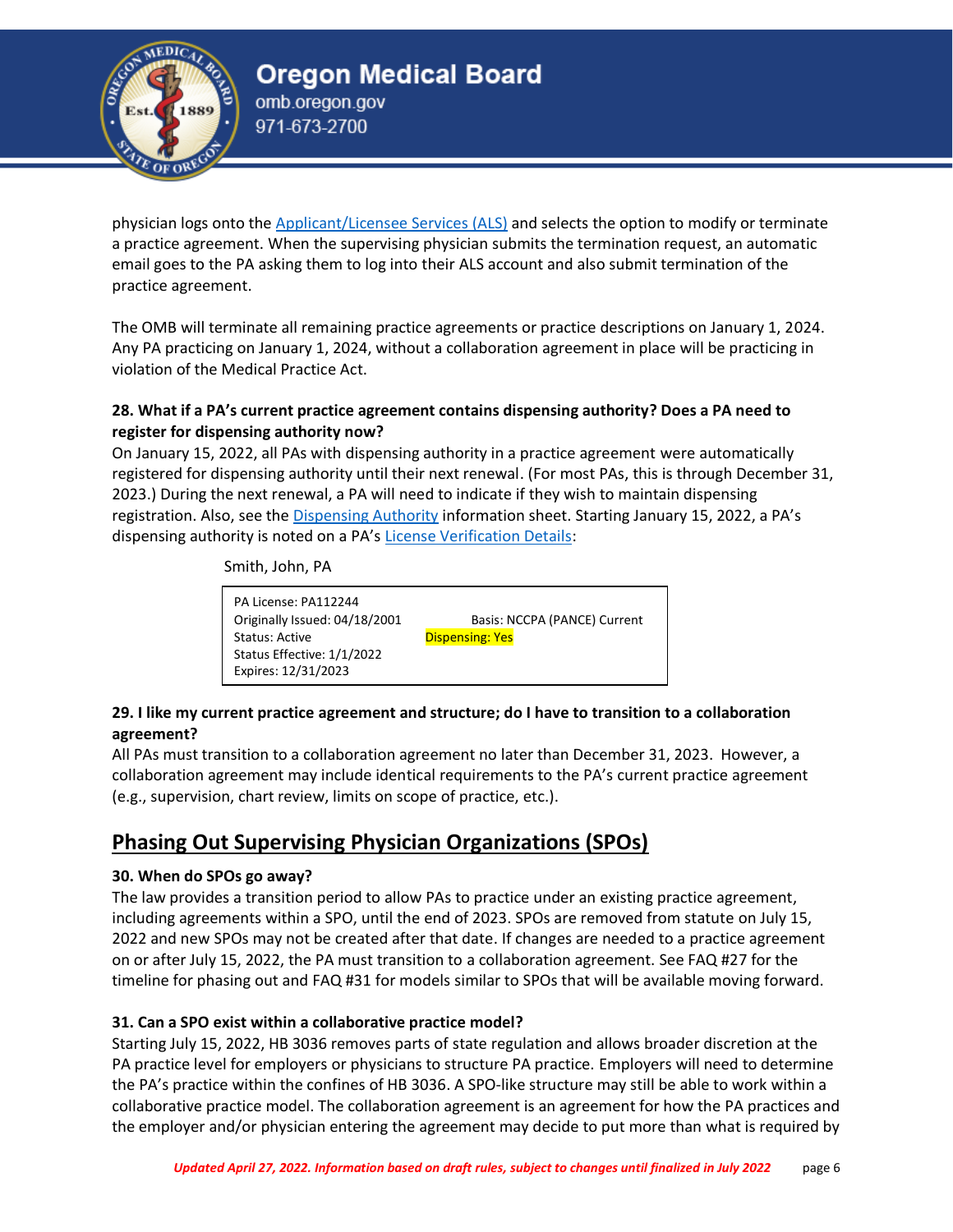

law in the collaboration agreement (e.g., a SPO-like practice structure, supervision, chart review, limits on scope of practice, etc.). Each PA will need their own collaboration agreement.

### **32. We have a new physician starting in June 2022. Is the new physician still required to take the online supervising physician quiz, pay the \$100 fee, and become a supervising physician to be added to the existing SPO?**

Yes. The existing process to create a SPO or become a supervising physician will go through July 14, 2022. A physician who wants to be a supervising physician for a PA will need to complete the same requirements within the current process until that date. There is no grace or transition period for supervising physicians and practice agreements prior to July 15, 2022.

## **Telemedicine**

### **33. Does a PA with an Active status license have to complete an OMB form to practice via telemedicine?**

No. An Oregon-licensed PA with an Active status (current, physical practice location in Oregon) may practice via telemedicine if the patient is located in Oregon and telemedicine meets the standard of care for the particular patient and condition being treated. No form is needed to practice via telemedicine for PAs with an Active status. (Note: An [application](https://www.oregon.gov/omb/Licensing/Pages/Physician-Assistant.aspx) is required to initially obtain an Oregon license at Active status.) If the PA is not maintaining an Oregon practice location, the PA must contact the Board's licensing department to discuss the appropriate license status. The Board advises Active status PAs practicing via telemedicine from outside of Oregon beyond a temporary period to contact the licensing department at [licensing@omb.oregon.gov](mailto:licensing@omb.oregon.gov) to ensure the PA holds the correct license status. See the OMB's [telemedicine webpage](https://www.oregon.gov/omb/Topics-of-Interest/Pages/Telemedicine.aspx) for more information.

## **34. May a PA practice via telemedicine on patients located outside of Oregon?**

The practice of medicine occurs where the patient is located. The provider must possess appropriate licensure in all jurisdictions where the patient is located and receives care. OMB licensees intending to practice via telemedicine on patients located outside of Oregon must check with the other state's licensing board. See the OMB's [telemedicine webpage](https://www.oregon.gov/omb/Topics-of-Interest/Pages/Telemedicine.aspx) for more information.

### **35. What is the new PA Telemedicine Active status license?**

The Telemedicine Active status license is for PAs who practice and render medical treatment to patients located in Oregon via electronic means but the PA is physically located outside of Oregon. A Telemedicine Active status PA may not physically practice in Oregon without a license status change. During the application process for a Telemedicine Active status license, a PA will describe how they intend to practice medicine across state lines. Please contact OMB Licensing with further questions about the Telemedicine Active status license at [licensing@omb.oregon.gov.](mailto:licensing@omb.oregon.gov)

## **36. If I apply for a PA Telemedicine Active status license between January 15 and July 15, 2022, what practice requirements do I have to meet?**

The statute and OMB rules for PAs in effect on January 15, 2022, will apply until July 15, 2022. During the six-month period before the remaining parts of HB 3036 become operational on July 15, 2022, a PA will need a supervising physician and practice agreement.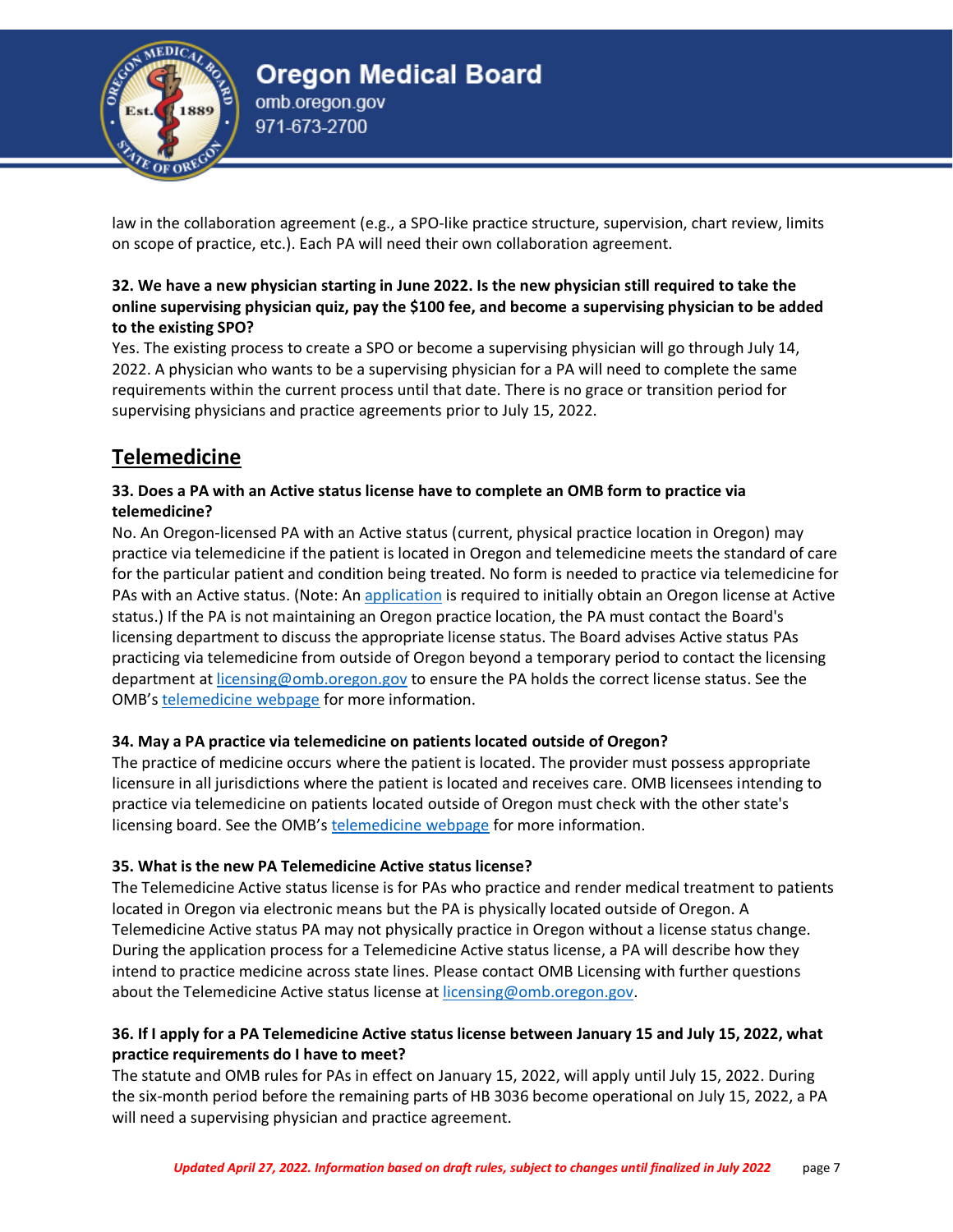

## **General Information**

### **37. How does a PA register for dispensing authority?**

On January 15, 2022, all PAs with dispensing authority in a practice agreement were automatically registered for dispensing authority until their next renewal. Going forward, during renewal a PA may indicate the desire to maintain dispensing authority. The [Dispensing Authority](https://www.oregon.gov/omb/Licensing/Documents/OMB%20Physician%20and%20PA%20Dispensing.pdf) information sheet contains details about registering for dispensing outside of an initial or renewal application.

## **38. Do PAs still need to complete a Dispensing Training?**

No. The Oregon-specific training requirement was removed from statute and rule on January 15, 2022, and is no longer required.

## **39. Starting July 15, 2022, may a PA start their own practice without a physician, such as a primary care or medical spa practice?**

While PAs will have significant autonomy under the new law effective July 15, 2022, PAs will be required to have a collaborative relationship with a physician or an employer (as defined by [ORS](https://www.oregonlegislature.gov/bills_laws/ors/ors677.html)  [677.495\)](https://www.oregonlegislature.gov/bills_laws/ors/ors677.html). Collaborative practice allows a PA to provide care by entering a written collaboration agreement signed by a physician, podiatric physician, or employer. Draft Rule**,** [OAR 847-050-0082 \(pages](https://www.oregon.gov/omb/Topics-of-Interest/Documents/Draft%20847-050.pdf)  [18-20\)](https://www.oregon.gov/omb/Topics-of-Interest/Documents/Draft%20847-050.pdf) lays out the contents of the agreement, including a general description of the PA's process for collaboration with physicians. The PA and the physician or employer with whom the PA enters into the collaboration agreement is responsible for upholding the terms of the collaboration agreement and ensuring availability for collaboration.

*In addition, the OMB cannot provide legal advice. We suggest our licensees seek legal advice when starting/structuring a medical practice to ensure compliance with [ORS 58](https://www.oregonlegislature.gov/bills_laws/ors/ors058.html) and other applicable laws.*

## **40. What kind of malpractice insurance will PAs need?**

Please consult with your malpractice insurance carrier for information and guidance on malpractice coverage.

### **41. What if I am a PA with an OMB Order requiring specific oversight or practice requirements? Does HB 3036 change anything?**

The PA's practice must continue to meet the requirements of the OMB Order. For specific questions, please contact the OMB's investigation section.

### **42. What if I am a physician with an OMB Order restricting PA supervision?**

If an OMB Order currently restricts a physician from supervising a PA and entering a practice agreement, the physician will not be able to enter a collaboration agreement with a PA. For specific questions, please contact the OMB's investigation section.

### **43. Will PAs be considered Licensed Independent Providers (LIPs)?**

The OMB does not use the term Licensed Independent Providers. While PAs will have significant autonomy under the new law effective July 15, 2022, PAs will be required to have a collaborative relationship with a physician or an employer (as defined by [ORS 677.495\)](https://www.oregonlegislature.gov/bills_laws/ors/ors677.html). Please seek legal advice to determine how these statutory changes may or may not impact facilities and providers.